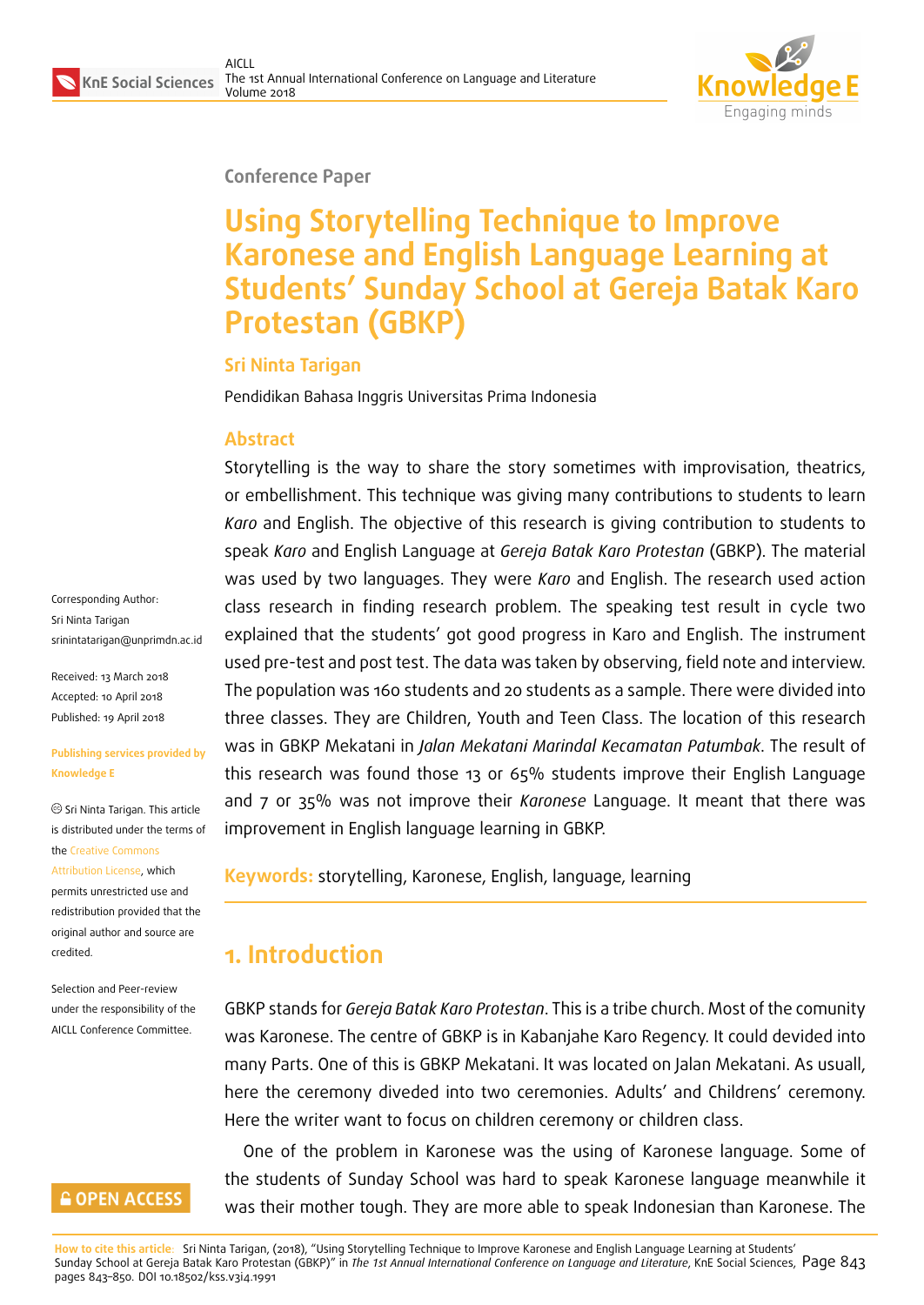



reason why they are able speak Bahasa Indonesia than Karonese because their parents seldom use Karonese at home. Second reasons some of their parents was married with cross culture. For example Karonese with Toba, Karonese with Chinese or Karonese with Tapsel. Those reasons are the background why Karonese was seldom use Karonese language at home. Generally, church gives the solution for them to learn Karonese language, but it is vise versa. The Indonesia language is the language for children when they worship at church.

From the background of the prevoius problem above the researchers tried to give students the story from the bible. Ususally, they love the bible story. Here the researchers gave story of David and Goliath, David and Yonathan and The Born of Jesus. The researcher toke the story from the bible and compiled it into two languages. They were Karonese and English. These activity has run for six months. She had made a short film about The Born of Jesus into two languages. They were Karonese and English.

The activity was run into two cycles. Before the researcher run the cycle she gave the learning and theories of basic grammar and vocabulary. Of course it was very important for them because the students should be known the meaning of the story or they understood what was the story talking about. After the researcher gave te theory so the researcher gave the story from the bible. Here the researcher was introducing the characters first to the students. Not only the characters but also the plot, climax and resolution of the story. Of course the researcher taught it more simple to the students. To know was the story was understood by students so the researcher gave some questions from the story and the last the researcher asked them to retell the story in front of the class. This atmosphere was the backround of researcher using storytelling to improve their learning English and Karonese.

Storytelling is one technique that usually used by a teacher to persuade the students to learn a language. The readers could find many story In Bahasa Indonesia text book. It could tell a fable or tale story. Not only Bahasa Indonesia text book that ofer the story but also English Text Book has given many story based on narative text. The story that have availabe on this book gave feed back in reading a language.

There were some prevoius researchers that have used this techiuqe. First was Inayah Ratih (2015), on her title research was "Improving Students' Speaking Skill Trough Storytelling Technique". She found that the storytelling technique could help them to improve their speaking ability. The second researchers was Fikriyah (2016), on her title research " Using the Storytelling Technique to Improve English Speaking Skills of Primary Students". She found that based on the responses to the questionnaire, 80% of the students responded positively to the implementation of the treatment. These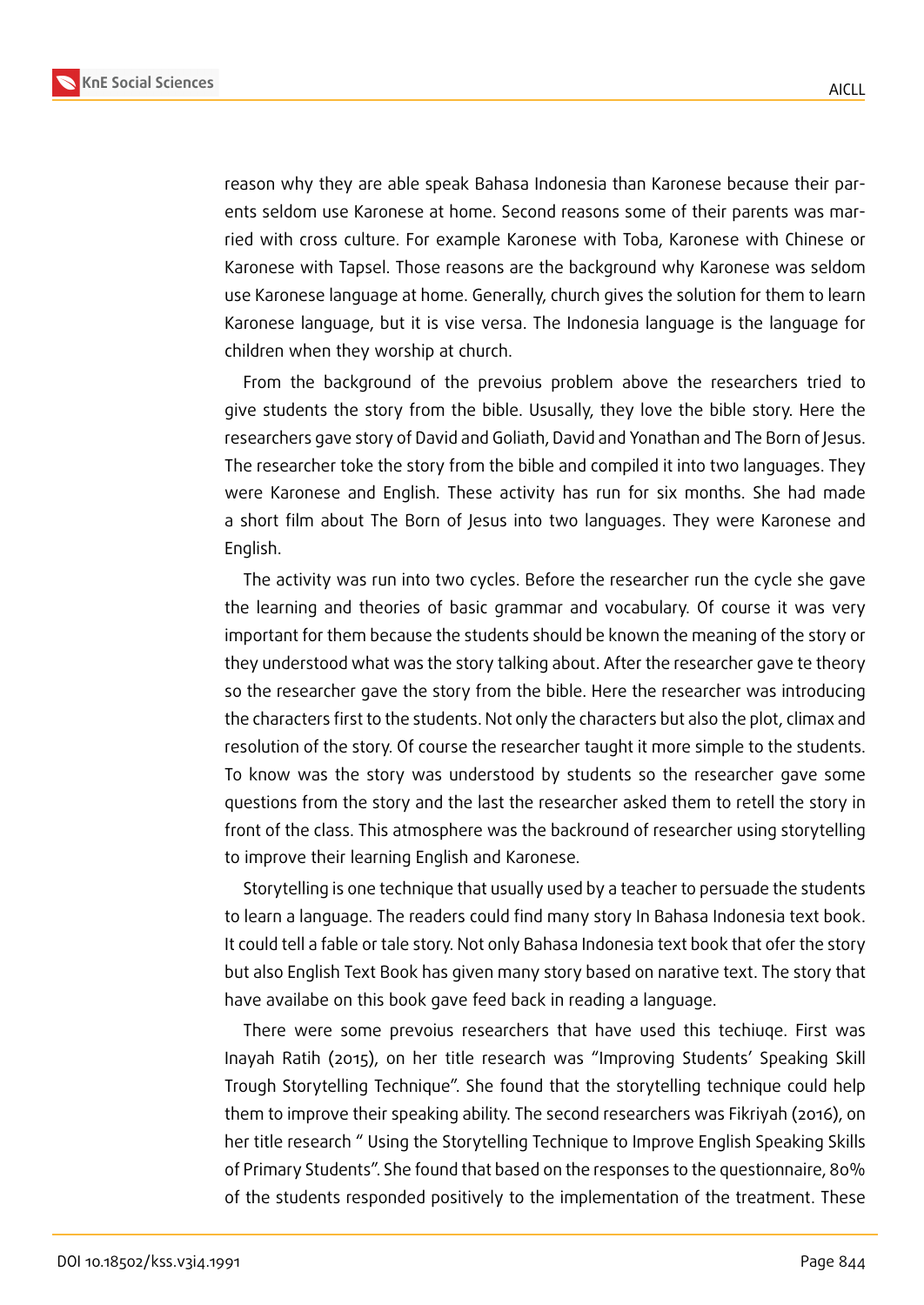

results indicate that this classroom action research was a success where Storytelling Technique effectively improved the students' English-speaking skills".

The problem of the research was that storytelling could improve students in learning Karonese and English language.

## **2. Literature Review**

The history of storytelling was introducing from Australian Aboriginal. They printed symbols from stories on cave walls as a means of helping the storyteller remember the story then it told using combination of oral narrative, music, rock art and dance, which bring understanding and meaning of human existence through the stories. Time went away; storytelling was developing into modern era. Some authors had divided it into fable, fairytales, folktales, mythology, and legends, Wikipedia. Below was definition of storytelling from the experts.

Storytelling is the comunicating with words and sound. It is an art expression and improvisation which revolves around a plot and/or narrative point of view, Coconi (2013). Maynard (2005) defined stories as the way people communicate their experience, the way they understand the experience of others, the way they liberate their imaginations, the way they make sense of the world and their own position within it. Maynard (2005) stated that stories are important to people, politics, and education. Stories are how people make sense of themselves and their worlds.

Storytelling is an important part of being human. Stories connect us to each other; they create a bond. We all love to hear stories, but can we tell them? Whether you are a business professional giving a presentation, or a simple lover of stories, Lisa (2018). Here the storyteller should able to tell well the story to the listener. In doing this research the researcher not only teach how become a good storyteller but also could solve the problem in teaching English.

Diane (2010) states four problem solving in teaching English. They are (1) Define exactly why a student is experiencing difficulty in the classroom. (2) Analyze potential problems by identifying the variables that may. (3) contribute to a student's difficulties, including classroom instruction. (4) Develop and implement a plan to address these issues and Evaluate the plan over a series of weeks and modify the plan when necesarry.

The researcher summary the story into Theme, Characters, Plot, Setting and Bodylanguage. Below the description of the storytelling performance.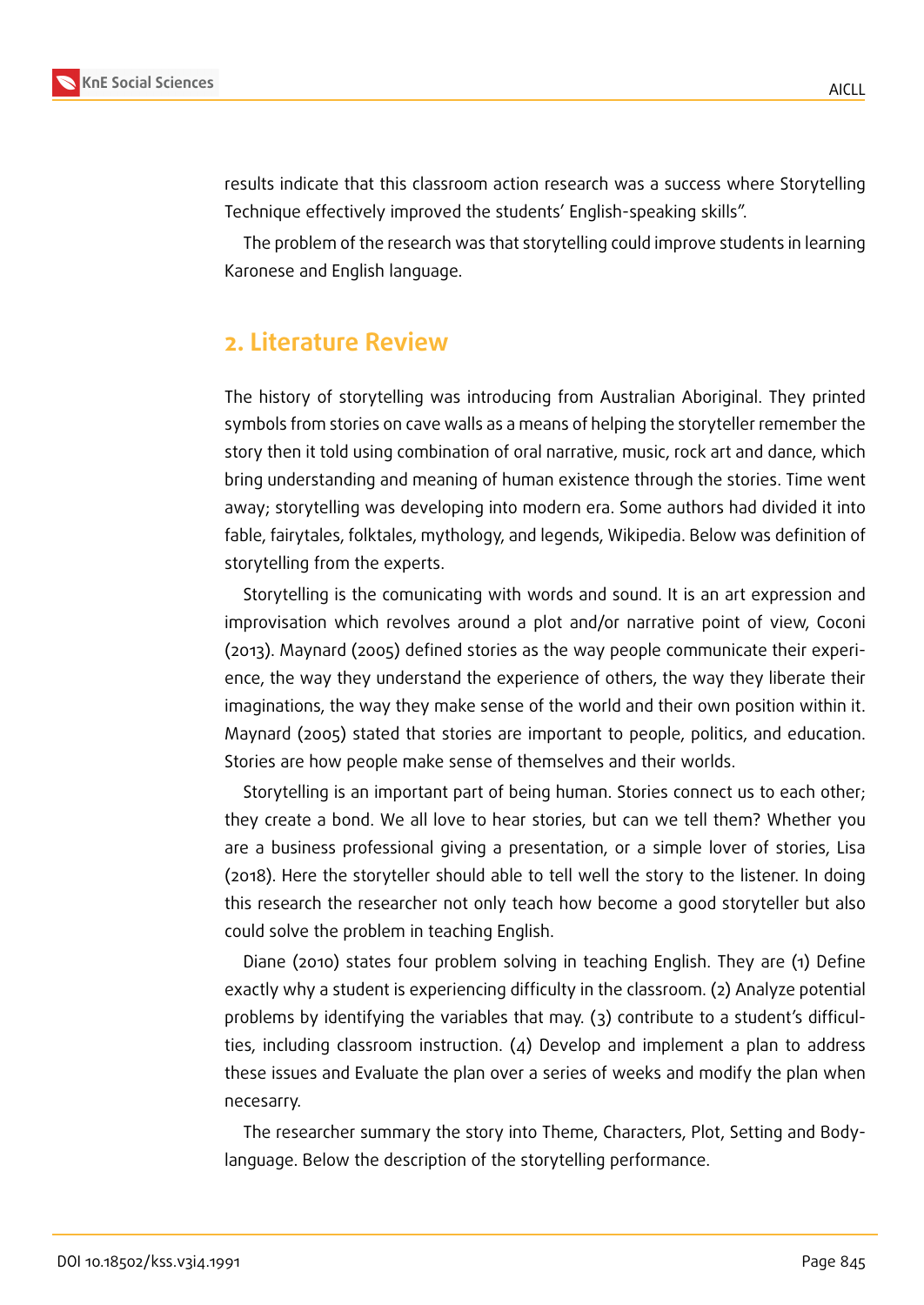

| <b>Identify</b>   | <b>Description English</b>                                                                                                                                                                                                                                                                                                                                                                                                                                                                                                                                                                                                                                                                                                                                                                                                                                                                                                                                                                                                                                                                                                                                                                                                                                   | <b>Description Karonese</b>                                                                                                                                                                                                                                                                                                                                                                                                                                                                                                                                                                                                                                                                                                                                                                                                                                                                                                                                                                                                | Score |
|-------------------|--------------------------------------------------------------------------------------------------------------------------------------------------------------------------------------------------------------------------------------------------------------------------------------------------------------------------------------------------------------------------------------------------------------------------------------------------------------------------------------------------------------------------------------------------------------------------------------------------------------------------------------------------------------------------------------------------------------------------------------------------------------------------------------------------------------------------------------------------------------------------------------------------------------------------------------------------------------------------------------------------------------------------------------------------------------------------------------------------------------------------------------------------------------------------------------------------------------------------------------------------------------|----------------------------------------------------------------------------------------------------------------------------------------------------------------------------------------------------------------------------------------------------------------------------------------------------------------------------------------------------------------------------------------------------------------------------------------------------------------------------------------------------------------------------------------------------------------------------------------------------------------------------------------------------------------------------------------------------------------------------------------------------------------------------------------------------------------------------------------------------------------------------------------------------------------------------------------------------------------------------------------------------------------------------|-------|
| <b>Theme</b>      | Trust with God                                                                                                                                                                                                                                                                                                                                                                                                                                                                                                                                                                                                                                                                                                                                                                                                                                                                                                                                                                                                                                                                                                                                                                                                                                               | Tek man Dibata                                                                                                                                                                                                                                                                                                                                                                                                                                                                                                                                                                                                                                                                                                                                                                                                                                                                                                                                                                                                             | 5     |
| <b>Characters</b> | David and Goliath                                                                                                                                                                                                                                                                                                                                                                                                                                                                                                                                                                                                                                                                                                                                                                                                                                                                                                                                                                                                                                                                                                                                                                                                                                            | Daud ras Goliat                                                                                                                                                                                                                                                                                                                                                                                                                                                                                                                                                                                                                                                                                                                                                                                                                                                                                                                                                                                                            | 5     |
| Plot              | Goliath was a nine-foot-tall soldier<br>from Gath. He bragged that he could arah Gat. Ia tek kel adi ia danci<br>fight him. But all the Israelite<br>soldiers were afraid to fight him.<br>David was a young shepherd boy<br>who believed in God. He said, "The<br>Lord who delivered me from the<br>the bear, will deliver me from the<br>hand of this Philistine." David took<br>his sling and five smooth stones<br>from the brook. Then he went to<br>fight Goliath.<br>King Saul wanted to put his heavy<br>armor and helmet on David. He also<br>tried to give David a big sword, but<br>David said he could not wear them.<br>He knew that his strength and<br>protection came from God.<br>Goliath cursed the boy coming out<br>to fight him. David said to the<br>Philistine, "You come against me<br>with sword and spear and javelin;<br>but I come against you in the name<br>of the Lord Almighty, the God of the<br>armies of Israel, whom you have<br>defied."<br>David threw a stone with his sling at Goliat.<br>Goliath. It hit Goliath in the forehead<br>and the giant fell face down.<br>Without a sword in his hand he<br>struck down the giant and killed<br>him.<br>David believed in God, and God<br>helped him win over the giant. | Goliat tentara si seh galangna reh<br>beat any Israelite soldier who would naluken tentara Israel si ngelawan ia.<br>Tapina kerina tentara Israel labo<br>pang ngelawan ia.<br>Daud e me kap si permakan si tek kel<br>man Dibata. Katakenna man Dibata "<br>Dibata kap sinaruhken aku<br>paw of the lion and from the paw of ngelawawan Singa arah cakarna nari,<br>maka Ia ka nge naruhken aku<br>ngelawan Bangsa Filistin enda."<br>Buatna ketapel ras lima batu.<br>Ayunken Daud batundai. I baba Daud<br>guna erperang ngelawan Goliat.<br>Raja Saul reh mbaba baju perang ras<br>helem man Daud. Breken Raja Saul<br>ka pedang man Daud, tapi Daud labo<br>lit make baju ras pe pedang. I teh<br>Daud Dibata kap sinjaga ia.<br>Nina Daud ku Goliat, Engko reh ku<br>aku ras pedang tombak, tapi aku reh<br>mababa gelar Dibataku.<br>I benter Daud batu ku Goliat. Ndabuh<br>Goliat kerna batu e kena ku takaln<br>ras reh Daud mbunuh Goliat.<br>Daud tek mn Dibata, Dibata kap<br>sinampati Daud ngelawan raksasa | 20    |
| <b>Setting</b>    | <b>Israel and Philistine</b>                                                                                                                                                                                                                                                                                                                                                                                                                                                                                                                                                                                                                                                                                                                                                                                                                                                                                                                                                                                                                                                                                                                                                                                                                                 |                                                                                                                                                                                                                                                                                                                                                                                                                                                                                                                                                                                                                                                                                                                                                                                                                                                                                                                                                                                                                            |       |
|                   |                                                                                                                                                                                                                                                                                                                                                                                                                                                                                                                                                                                                                                                                                                                                                                                                                                                                                                                                                                                                                                                                                                                                                                                                                                                              |                                                                                                                                                                                                                                                                                                                                                                                                                                                                                                                                                                                                                                                                                                                                                                                                                                                                                                                                                                                                                            | 5     |
| Bodylanguage      | Use Media and move the body<br>based on the thone and character                                                                                                                                                                                                                                                                                                                                                                                                                                                                                                                                                                                                                                                                                                                                                                                                                                                                                                                                                                                                                                                                                                                                                                                              |                                                                                                                                                                                                                                                                                                                                                                                                                                                                                                                                                                                                                                                                                                                                                                                                                                                                                                                                                                                                                            | 15    |

#### TABLE 1: Storytelling Description.

# **3. Research Method**

This study was using Classroom Action Research (CAR). Classroom Action Research was utilized because it aimed to improve outcomes of teaching and learning. It helped the researcher be more aware of the process. Moreover, the process in this research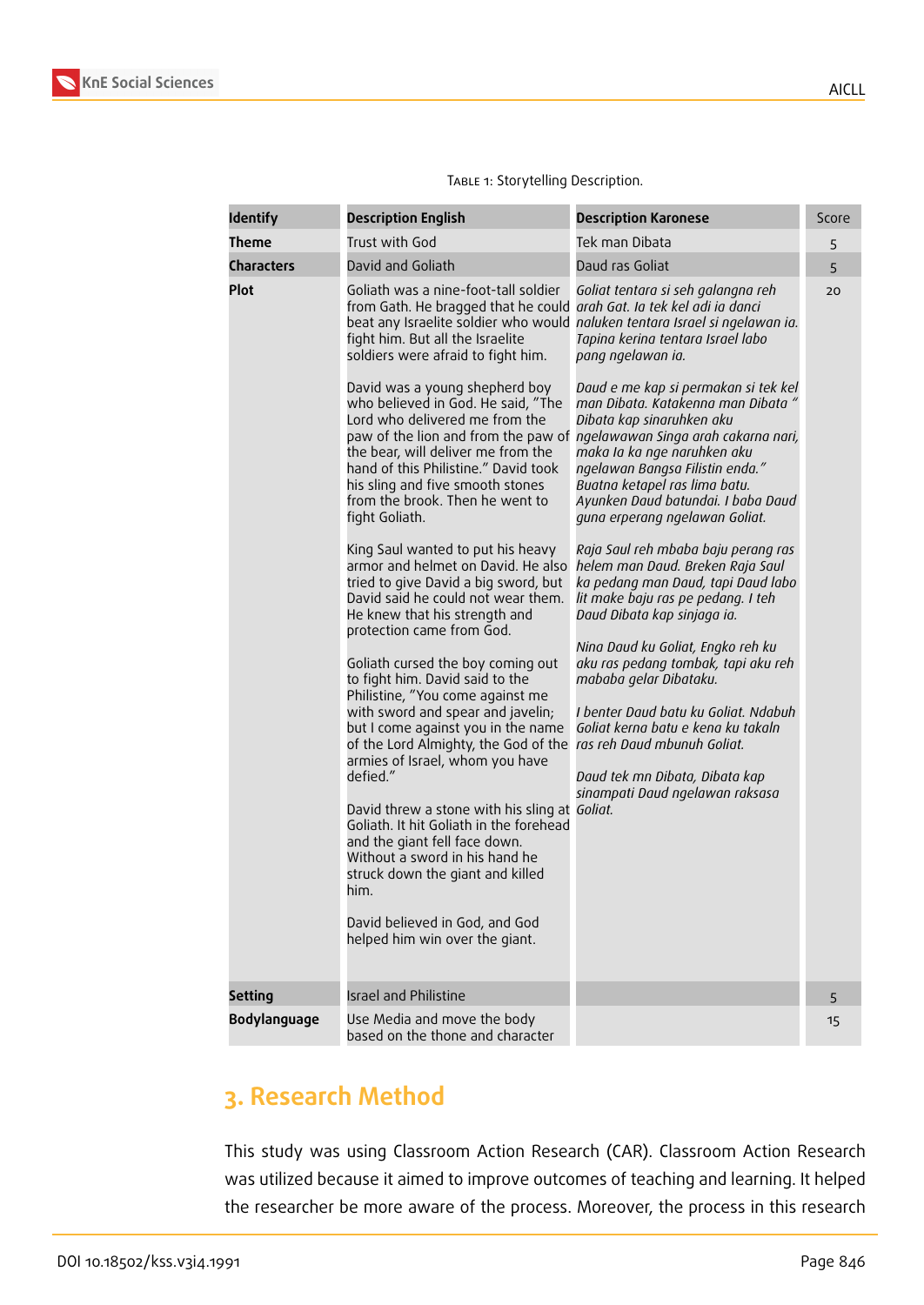

was continuous and cyclical. Classroom action research was portrayed as a cyclical or spiral process involving steps of planning, acting, observing, and reflecting with each of these activities being systematically and self critically implemented and interrelated. Therefore it should be done by teacher/researcher on the classroom.

CAR could help the researcher in doing this research. From this method the researcher would know the improving students in storytelling. Of course this method would trough the process of planning of the material, acting of the implementation of the material and students, observing the material after the istrument giving and the last was the reflecting of the material. Usually the reseracher said it was the evaluation of the material.

This study applied two cycles by implementing the four steps, planning, action, observation and reflection is shown in the following:



**Figure** 1: Simple Action Research Model (Mcissac: 1995).

The subject of this study is the students of Sunday school at GBKP. It consisted of 20 students. To collect the data of this research the researcher used the instruments. There were:

(a) Speaking test was used to assess the students' in learning Karonese and English Language.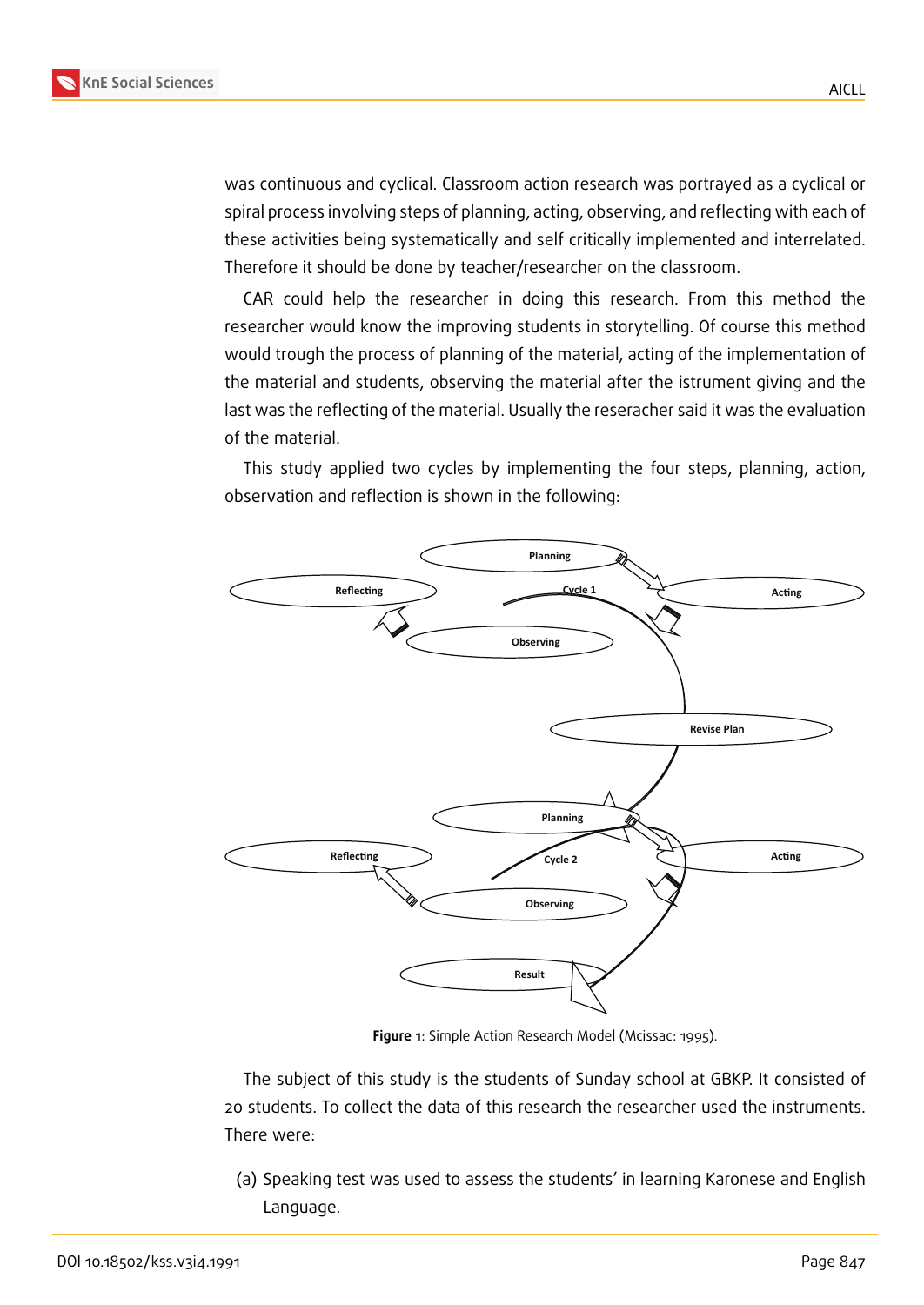

- (c) Questionnaire sheet was used to know students' opinion about Karonese and English storytelling.
- (d) Diary note was written to note personal evaluation about the situation of the class while teaching-learning process related to progression achieved.

The procedure of collecting data was performed by administrating fourteen meeting for two cycles where one meeting, six meetings belong to the first cycles and seven others meeting belong to the second cycles. Each cycle involved planning, action, observation, and reflection.

### **4. Discussion**

The researchers did the score of storytelling participation. There were 20 students who toke as a sample. The researcher did two cycles in doing these research. She found 18 students who improve the English storytelling and 15 students who improve in Karonese storytelling. It meant that there were 2 students who did not improve English storytelling and 5 students who did not improve their Karonese storytelling. Below was the scoring of the storytelling test.

From the table above was gotten two cycles. In the cycle one was gotten there were 11 students got below 70 in English Storytelling and 10 students got below 70 in Karonese storytelling. it means that only 9 students who got the score above 70 in English storytelling and 10 students who got the score above 70. It meant 55% who improve the English storytelling and 50% who improve in *Karonese* storytelling.

Because of the score was not satisfy so the researchers did cycle 2 activity and it got there were 13 students who got score above 70 in English storytelling and 7 students who got score above 70 *Karonese* storytelling.

### **5. Conclusion**

After analyzing the data, it was found out that the students' English and Karonese Learning score improved from cycle I until cycle II. It is shown from the improvement of the mean score from the first test (cycle I), and the last meeting (cycle II). The students' score continuously improved in ea test. From the improvement, and also from the students' attention in teaching learning process it can be concluded that storytelling can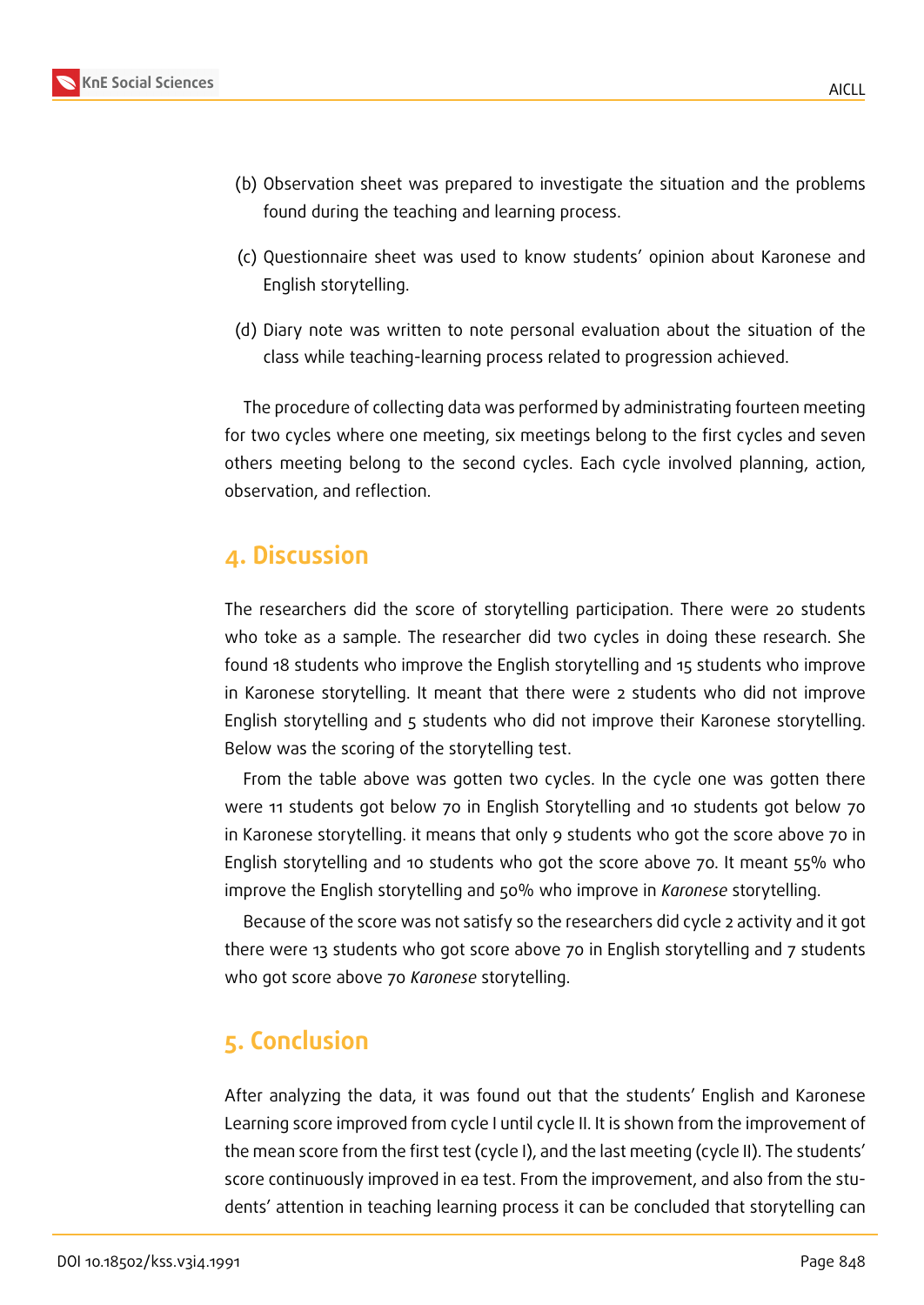

| No.            | <b>Students' Name</b>   | Cycle 1                    |                      | Cycle 2                    |                             |
|----------------|-------------------------|----------------------------|----------------------|----------------------------|-----------------------------|
|                |                         | <b>English</b><br>Language | Karonese<br>Language | <b>English</b><br>Language | <b>Karonese</b><br>Language |
| 1              | Revindo<br>Sembiring    | 70                         | 70                   | 78                         | 80                          |
| $\overline{2}$ | Mario Pinem             | 80                         | 80                   | 86                         | 88                          |
| 3              | Marcel Pinem            | 70                         | 60                   | 76                         | 80                          |
| $\overline{4}$ | Jejo Tarigan            | 68                         | 50                   | 68                         | 55                          |
| 5              | Axelo Sembiring         | 70                         | 55                   | 75                         | 80                          |
| 6              | Arthur Sembiring        | 60                         | 60                   | 65                         | 75                          |
| 7              | Glory Br. Ginting       | 85                         | 80                   | 88                         | 89                          |
| 8              | Joice Br. Ginting       | 65                         | 60                   | 70                         | 67                          |
| 9              | Yona Br. Ginting        | 84                         | 80                   | 85                         | 88                          |
| 10             | Grace Br. Ginting       | 60                         | 55                   | 60                         | 80                          |
| 11             | Rivana Br.<br>Sembiring | 65                         | 60                   | 70                         | 50                          |
| 12             | Kenly Br.<br>Sinulingga | 65                         | 60                   | 70                         | 80                          |
| 13             | Angel Br.<br>Brahmana   | 70                         | 75                   | 70                         | 80                          |
| 14             | Echa Br. Pinem          | 70                         | 76                   | 70                         | 75                          |
| 15             | Chery Br. Lubis         | 68                         | 70                   | 66                         | 75                          |
| 16             | Feber Br. Pinem         | 70                         | 80                   | 75                         | 80                          |
| 17             | Jose Tarigan            | 60                         | 65                   | 70                         | 66                          |
| 18             | Grace Br. Surbakti      | 65                         | 50                   | 65                         | 50                          |
| 19             | Theo Kaban              | 20                         | 70                   | 40                         | 70                          |
| 20             | Denis Kaban             | 20                         | 70                   | 30                         | 70                          |

Table 2: Scoring Improvement of English and Karonese Storytelling in Cycle 1 and Cycle 2.

improve students' achievement in learning. The students were enthusiastic in learning English and Karonese storytelling encourage their creativity and ideas to speak better.

# **Acknowledgements**

The researcher gave thanks to all the persons who has supported and motivated this research. Expecially the Sunday School Students of GBKP Jalan Mekatani Marindal Kecamatan Patumbak. The researcher also give thanks to the all committes and reviewers of Annual International Conference on Language and Literature (AICLL) 2018 who has gave me a change to present my reserach writing. Hopefully this research can be useful to the readers.